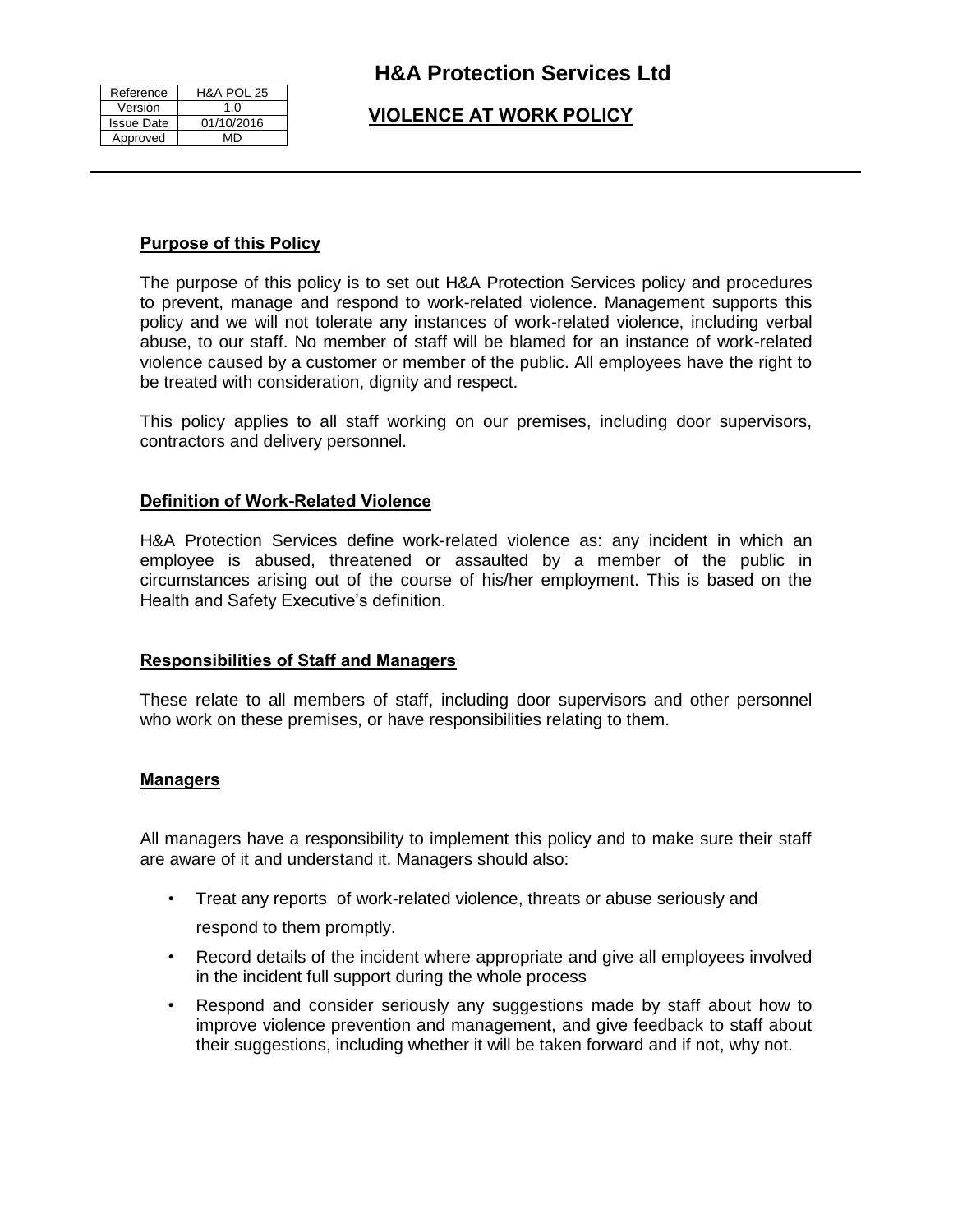| Reference         | <b>H&amp;A POL 25</b> |
|-------------------|-----------------------|
| Version           | 1 በ                   |
| <b>Issue Date</b> | 01/10/2016            |
| Approved          | MD                    |

# **H&A Protection Services Ltd**

# **VIOLENCE AT WORK POLICY**

- Set a positive example by reporting all incidents of violence and abuse and not tolerating abusive behavior from customers and members of the public. Make sure you also offer good customer service and follow specific policies.
- Respond to and, where possible, resolve incidents, ideally before they escalate.
- Monitor incidences of violence and abuse and initiate appropriate action if more measures are needed.
- Review and amend this policy and the risk assessment as necessary.
- Where possible, direct staff to appropriate support and advice after an incident has occurred.
- Encourage other staff members to support their colleagues, including those that might have witnessed the incident.
- If victims are particularly traumatised by the event, provide support where possible, such as time off work or changes to their tasks.
- If an investigation is needed, work with the police and offer any assistance needed to help in their enquiries.
- Managers have a responsibility to act in a way that does not incite or increase the likelihood of violence.
- Any manager found to be encouraging or inciting violence or not resolving potentially violent or abusive situations may be subject to disciplinary action.

## **Staff**

All staff have personal responsibility for their own behaviour and for ensuring that they comply with this policy.

There are a number of things that staff can do to help prevent work-related violence:

- Be aware of H&A Protection Services policy and comply with it, including specific policies on aspects such as the sale of alcohol or excluding customers.
- Offer good customer service and be aware of customer needs.
- Recognise the potential for work-related violence and take action to resolve it early on.
- Staff should take positive action and, for example, contact a manager if they think a customer or member of the public might cause problems.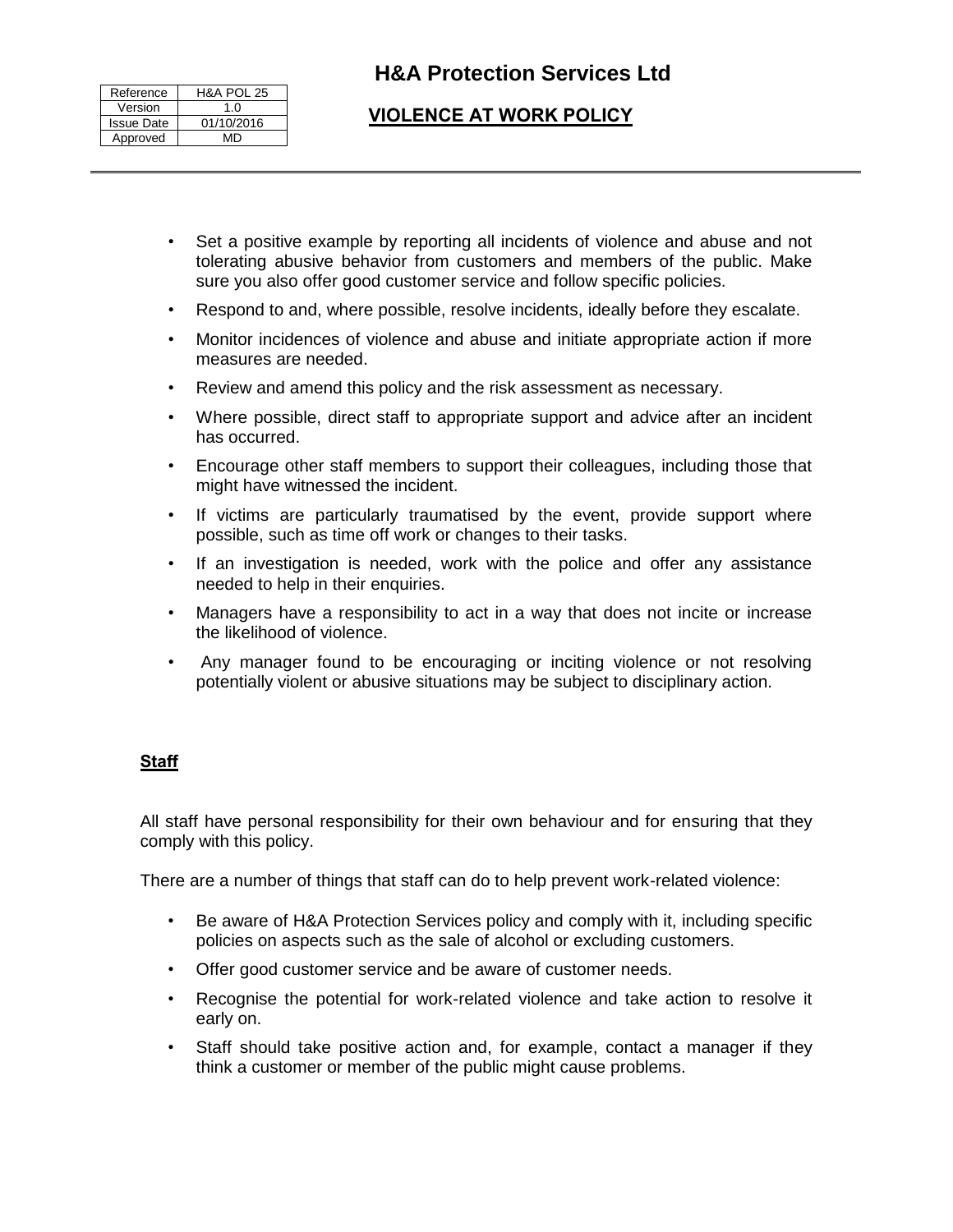| Reference         | <b>H&amp;A POL 25</b> |
|-------------------|-----------------------|
| Version           | 1 በ                   |
| <b>Issue Date</b> | 01/10/2016            |
| Approved          | MD                    |

# **H&A Protection Services Ltd**

# **VIOLENCE AT WORK POLICY**

- Don't accept instances of work-related violence directed towards you or others. Staff should report any instances of violence, threats or abuse, including any details about when it happened, who was involved and any relevant circumstances that may have contributed to the incident.
- Serious incidents should be reported in the incident book kept in the manager's office but minor incidents and incidents of verbal abuse should be reported to managers as they occur.
- Be supportive of colleagues who are victims or witnessed work-related violence. Suggest additional measures to managers which might help to prevent and manage work-related violence.
- Staff have a responsibility to act in a way that does not incite or increase the likelihood of violence.
- Any staff member found to be encouraging or inciting violence may be subject to disciplinary action.
- Staff and managers should also work with trade unions, where relevant, in preventing, addressing, reporting and responding to incidents or work-related violence.

## **Risk Assessments**

The risk assessments for work-related violence are kept in the Main office.

The risk assessments were conducted by the senior manager and are reviewed every year, unless an increase in the number of incidents suggests the assessment should be reviewed more frequently.

The risks were assessed by talking to staff, reviewing the incident book and considering the work environment and job design. If staff believe a risk factor has not been covered by the assessment or have ideas on further prevention measures, they should discuss these with their manager. The contents of the risk assessment will be communicated to all staff and appropriate training will be given.

## **Prevention and Management Measures**

There are a number of measures in place following the risk assessment that staff should be aware of. These fall under the areas of work environment, working practices and training.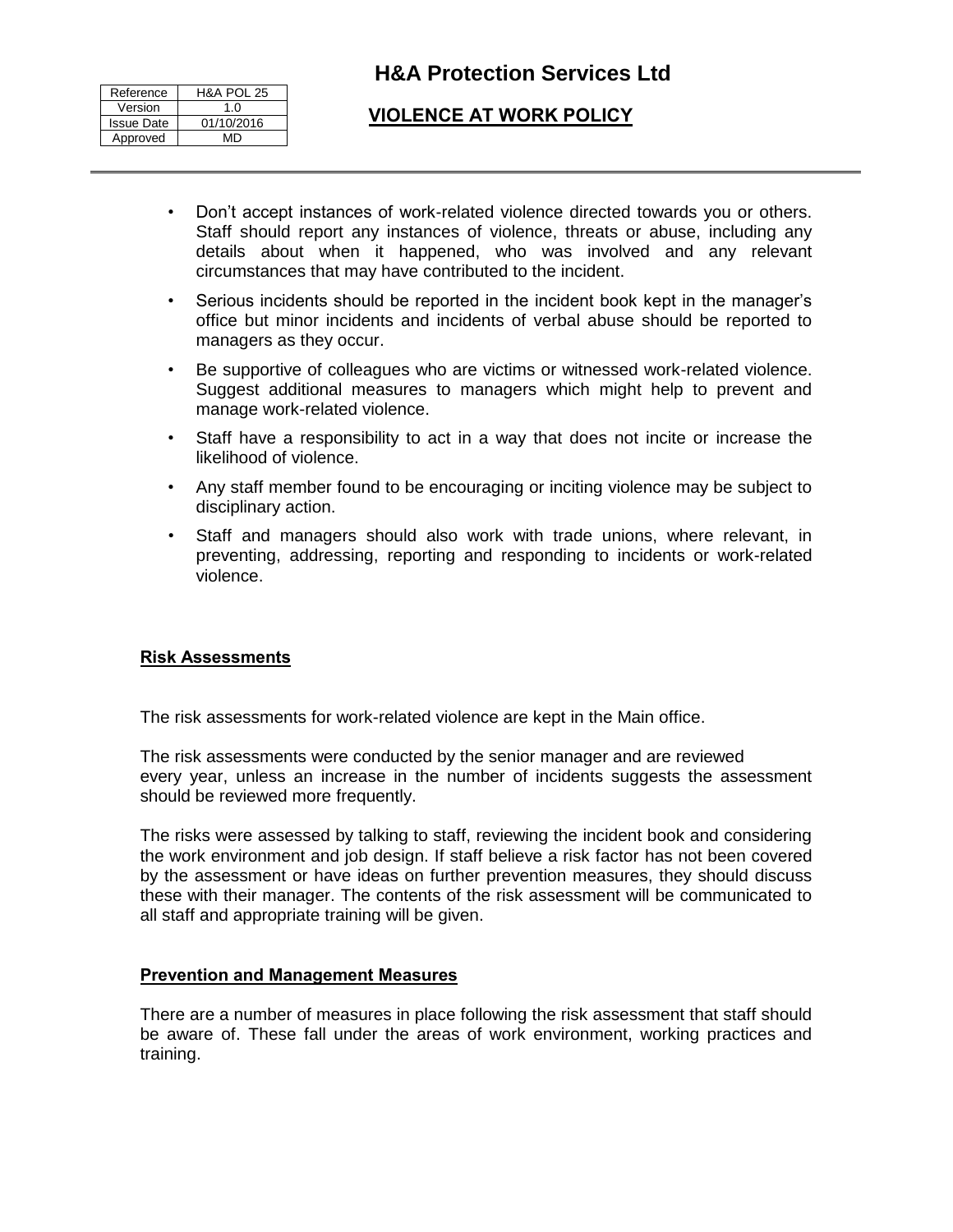| Reference         | <b>H&amp;A POL 25</b> |
|-------------------|-----------------------|
| Version           | 1.0                   |
| <b>Issue Date</b> | 01/10/2016            |
| Approved          | MD                    |

# **VIOLENCE AT WORK POLICY**

#### **Work Environment**

We have CCTV on some sites to monitor and survey the premises. This is visible in the manager's office. The system can be used to focus on a potentially violent individual. It can also be used by the police to identify perpetrators. There are sufficient discs for one month's worth of surveillance but, after that time, discs are recorded over. New discs should be purchased every quarter and the system is serviced every year.

## **Training**

The following training should be provided:

- All staff, including new staff, should receive awareness training on work-related violence, our policy and procedures, how to prevent work-related violence, reporting procedures and what to do following an incident. This may be through formal training or a briefing from managers, depending on the risk potential for the staff members.
- Managers will be trained as above, as well as on how to handle complaints and trouble among customers effectively.

## **Actions Following An Incident**

If a staff member is being abused, threatened or attacked, they should approach their manager or a colleague for help. Managers should respond to the situation by talking to the perpetrator, explaining that their behavior is not acceptable. They should try to resolve the problem and, if that is not possible, call for assistance.

Medical assistance should be provided immediately where required. The police should be informed of a serious incident involving physical attack or serious cases of threatening or verbal abuse. Police should also be informed of persistent cases of violence, threats and abuse.

CCTV discs of incidents should be kept in case the police need them. All incidents should be recorded in the incident book and less serious incidents reported to managers.

Staff members will be encouraged to provide support to any victims or witnesses of violence, threats or abuse through appropriate training, and managers should provide support, including, where needed, allowing time off work for individuals to recover.